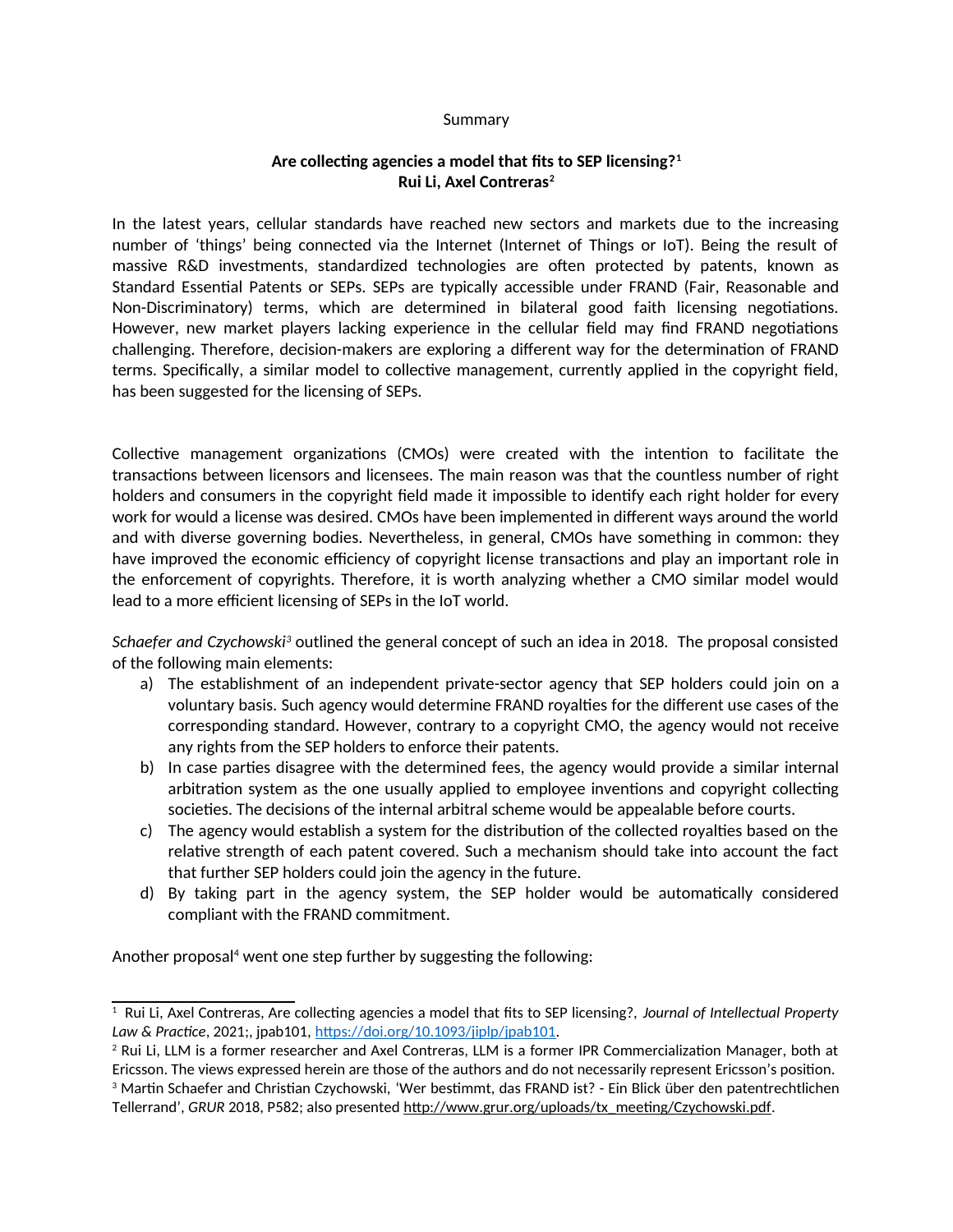- a) The agency could be automatically created upon the release of a new standard to manage the licensing of all the SEPs belonging to that standard.
- b) The agency would be entitled to negotiate license agreements for all SEPs reading on the standard. It would only grant licenses upon user requests. Nonetheless, it would neither approach implementers to offer licenses nor enforce SEPs in court.
- c) The agency would determine the aggregate royalty for the standard and develop a licensing scheme.
- d) SEP holders would retain the ability to enter into bilateral licensing agreements for their own SEPs.
- e) The revenues earned from the licenses would be distributed to the licensors after a period of at least 5 years.

CMOs for SEPs would in practice act as a limitation to the rights of the SEP holders, potentially harming FRAND negotiations, even for those not licensing via the agencies. The automatic creation of the agencies, combined with their power to license all SEPs of the standard, would amount to mandatory collective management, in contradiction to FRAND commercial practices and interfering with the rights of SEP holders. Even in the copyright field, mandatory management has been applied only under very specific circumstances and with clear definitions, e.g., with the rights to remuneration for rental and lending in Germany.

Another downside of such a proposal would be the passive role that the agency would play by not approaching infringers to try to obtain a license. In practice, an implementer could in principle infringe SEPs and, only after being sued and/or after a non-favorable result in litigation, seek a license from the agency. In the meantime, it would enjoy a competitive advantage versus those who have paid for the SEPs they are using.

It is also unclear how the agency would be able to accurately estimate the royalty rates and properly distribute the revenues, considering that royalty determination is a complicated task. Highly experienced stakeholders usually invest significant time and resources to determine FRAND terms. This exercise requires an ample understanding of the patent's technical value, how to analyze the market, a deep legal knowledge, and familiarity with the standardization and the business. This know-how generally relies on the parties. However, when this is not the case, one or both parties can hire experts for advice or license via e.g. a patent pool.

Furthermore, the time required for the suggested agency to process revenue sharing is far too long. Companies which rely on the licensing income would not be able to continue contributing to standardization, leading to lower quality standards or more expensive standardized products.

Besides, as copyrighted works and patented technologies represent totally different types of rights, they should not be licensed in the same way. Copyright comprises a bundle of exclusive rights such as reproduction, distribution, performance, adaptation, transformation, and more. CMOs only license a part of the whole bundle of rights. The owners maintain control of most of the rights which they can efficiently license, while CMOs are allowed to license purely those rights which require greater effort given the market structure, such as broadcasting rights. Nevertheless, in the case of SEPs, there is no

<sup>4</sup> Ada Sofie Altobelli, Report describing Judge Fabian Hoffmann's proposal of 'GEMA Type Agencies as a Solution for FRAND'. IPDR Munich IP Dispute Resolution Forum. December 4, 2019. Available at [https://www.ipdr-forum.org/events/gema-type-frand-agencies/.](https://www.ipdr-forum.org/events/gema-type-frand-agencies/)